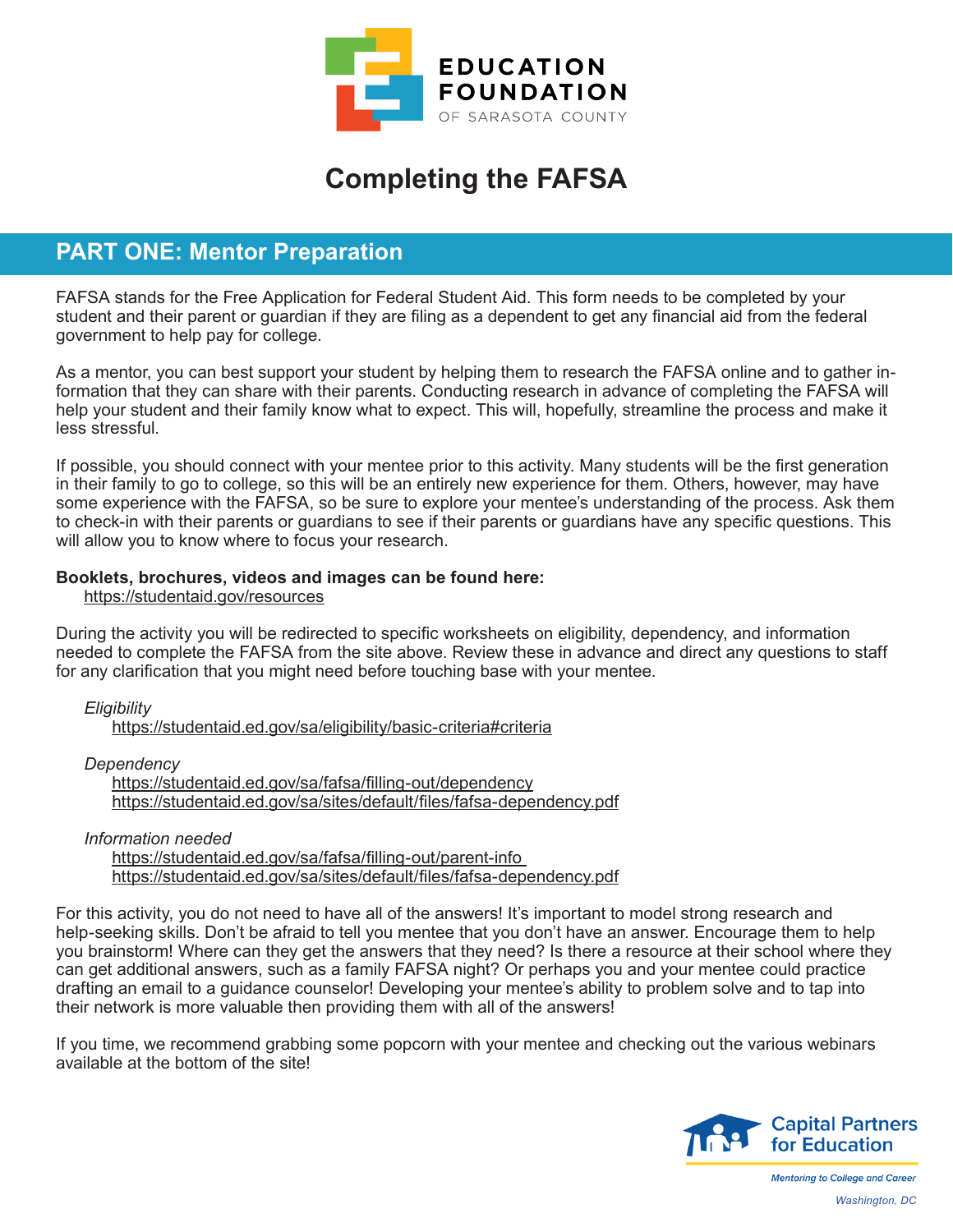

## **PART TWO: Getting Ready to File Your FAFSA**

FAFSA stands for the Free Application for Federal Student Aid. This form needs to be completed by you and your parent or guardian if you are filing as a dependent to get any financial aid from the federal government to help pay for college.

Take a moment to reflect! What questions might you have about the FAFSA? What questions might your family have about the FAFSA? Use the space below to record any specific questions.

With your mentor, explore your responses to the questions below. Knowing the answers to the following questions will provide you with the basic knowledge needed to get the FAFSA started!

#### **Are you eligible to file the FAFSA and receive federal student aid?**

\_\_\_\_\_\_\_\_\_\_\_\_\_\_\_\_\_\_\_\_\_\_\_\_\_\_\_\_ *(Review the eligibility criteria to determine if you are eligible. If you are not eligible for federal aid, talk to your PC about other options to pay for college.)*  https://studentaid.ed.gov/sa/eligibility/basic-criteria#criteria

#### **Will you file the FAFSA as a dependent or independent student?**

\_\_\_\_\_\_\_\_\_\_\_\_\_\_\_\_\_\_\_\_\_\_\_\_\_\_\_\_\_\_ *(Look at the dependency worksheet to determine how you'll file your FAFSA.)*  https://studentaid.ed.gov/sa/fafsa/filling-out/dependency https://studentaid.ed.gov/sa/sites/default/files/fafsa-dependency.pdf

#### **Whose information do you need to include on your FAFSA?**

\_\_\_\_\_\_\_\_\_\_\_\_\_\_\_\_\_\_\_\_\_\_\_\_\_\_\_\_\_\_\_\_\_\_\_ https://studentaid.ed.gov/sa/fafsa/filling-out/parent-info https://studentaid.ed.gov/sa/sites/default/files/fafsa-dependency.pdf



**Mentoring to College and Career** *Washington, DC*